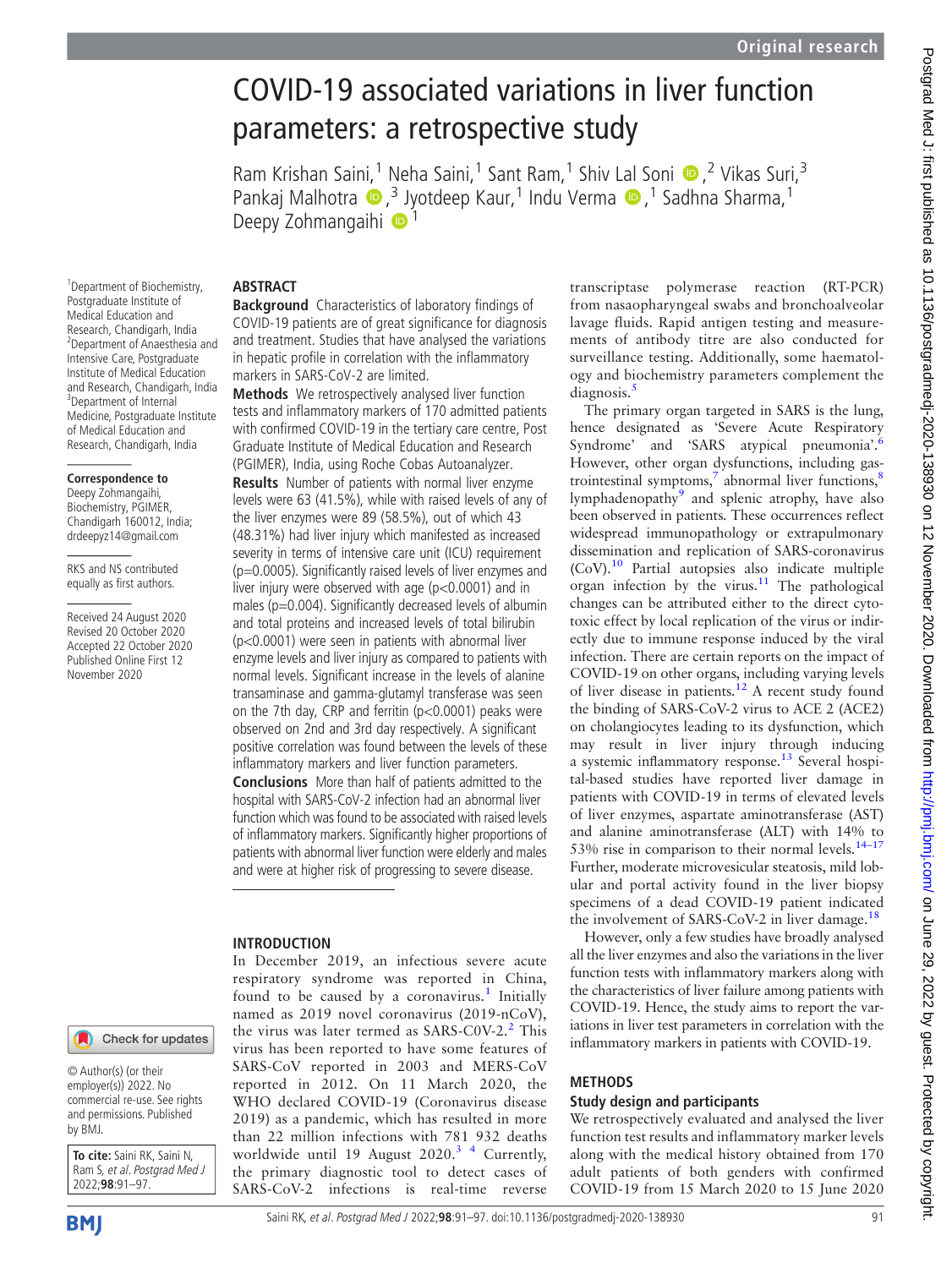admitted in PGIMER (Post Graduate Institute of Medical Education and Research), Chandigarh, India.

All COVID-19 positive patients of 15 years of age and above were included in the study. Patients suffering from chronic liver diseases, alcoholism, hepatitis, pregnant women and children (below 15 years) were excluded from the study. The study has been cleared by the Institutional Ethics Committee (INT/IEC/2020/000765).

#### Laboratory examination

The COVID-19 positive status was confirmed by RT-PCR analysis of nasal swab samples in the Department of Virology, PGIMER, Chandigarh, India, as per guidelines of Indian Council of Medical Research (ICMR), New Delhi, India.

Following standard operating procedures, the blood samples were handled by a designated technician with proper safety gear. The sample tubes were decontaminated by wiping and spraying with 0.1% hypochlorite solution, which was followed by placing the vacutainers under UV-C Biosafety Cabinet for 15 min. The samples were then centrifuged for 10 min at 3500 RPM; the lid of the centrifuge was kept closed for the next 15 min for the aerosols to settle down. The serum samples for liver function tests were analysed after maintaining proper quality control check in Roche Diagnostics International Ltd, Switzerland, Cobas: 8000 Autoanalyser. Analysis of C reactive protein (CRP) and ferritin was done in Roche Cobas: E-411 Autoanalyser. All tests were performed according to standard protocols and procedures provided by Roche company.

#### Liver function tests parameters and inflammatory markers

Abnormality in liver tests was defined as: Alanine transaminase (ALT) >40 U/L, aspartate transaminase (AST) >40 U/L, alkaline phosphatase (ALP) >128 U/L, gamma-glutamyl transferase (GGT) >61 U/L, total bilirubin (T.Bil) >1.2 mg/dl, total protein  $\leq 6.5$  g/L and albumin  $\leq 3.4$  g/L at any given time point during the hospitalisation. COVID-19 is a new, emerging infectious disease and liver injury classifications have not been clearly defined. In this study, liver injury was thus classified as hepatocellular, cholestatic or mixed type. Hepatocellular injury was defined in patients who had raised ALT and/or AST more than  $3\times$  the upper limit unit of normal (ULN); cholestatic injury in patients with raised ALP or GGT  $2 \times$  ULN; and mixed liver injury included those having a combination of both ALT/AST elevated more than  $3 \times$  ULN and ALP/GGT twice ULN.<sup>17</sup>

Increase in inflammatory markers was defined as CRP >5 mg/ dl, ferritin >400ng/dl in males and >150ng/dl in females.

# Statistical analysis

Categorical variables were expressed as percentages. The difference between categorical variables was examined with the  $\chi^2$  test or Fisher's exact test with median (IQR). Unpaired t-test was used to compare day-wise differences in the levels of liver enzymes and inflammatory markers. Correlation analysis was done using the Pearson correlation coefficient. A p value <0.05 was considered as statistically significant. All statistical analysis was performed using Graph Pad Prism8.

# RESULTS

# COVID-19 positive patients with raised liver enzymes levels

Out of the 170 COVID-19 positive patients admitted, 18 were excluded according to the selection criteria. Recruited patients for study were 152 who were analysed for their liver function enzyme levels (ALT, AST, ALP and GGT), based on which 63 (41.5%) were found with enzyme levels within the normal range

throughout their stay in hospital. Eighty-nine (58.5%) patients had raised levels of any of these enzymes at any time point during their hospitalisation (figure 1A). In these patients, the median values of AST, ALT, ALP and GGT were found to be 57.0 U/L, 64.65 U/L, 122.0 U/L and 61.50 U/L, respectively, as compared to 24.60 U/L, 24.80 U/L, 86.0 U/L and 20.0 U/L, respectively, in patients with normal liver enzymes (table 1). Out of these 89 patients, abnormal liver enzyme levels up to  $2 \times$  ULN were observed in 42 patients whereas 47 patients had abnormal liver enzyme levels higher than 2× ULN.

The study population of 152 included 89 males and 63 females. Elevated levels of liver enzymes (above ULN) were found to be significantly higher in males  $(67.4\%, p=0.004)$  as compared to females (46.03%) (figure 1B). Moreover, the percentage of males with raised liver enzymes beyond  $2 \times$  ULN was 38.2%, while in females it was 20.6%. Classification of these subjects in different



Figure 1 (A) Percentage of patients having normal and abnormal levels of liver enzymes in study population, with respect to  $(B)$  gender  $(p=0.004)$ and (C) age (p<0.0001). Abnormal levels of liver enzymes indicate any value of ALT, AST, ALP and GGT above ULN. ALP, alkaline phosphatase; ALT, alanine aminotransferase; AST, aspartate aminotransferase; GGT, gamma-glutamyl transferase; ULN, upper limit unit of normal.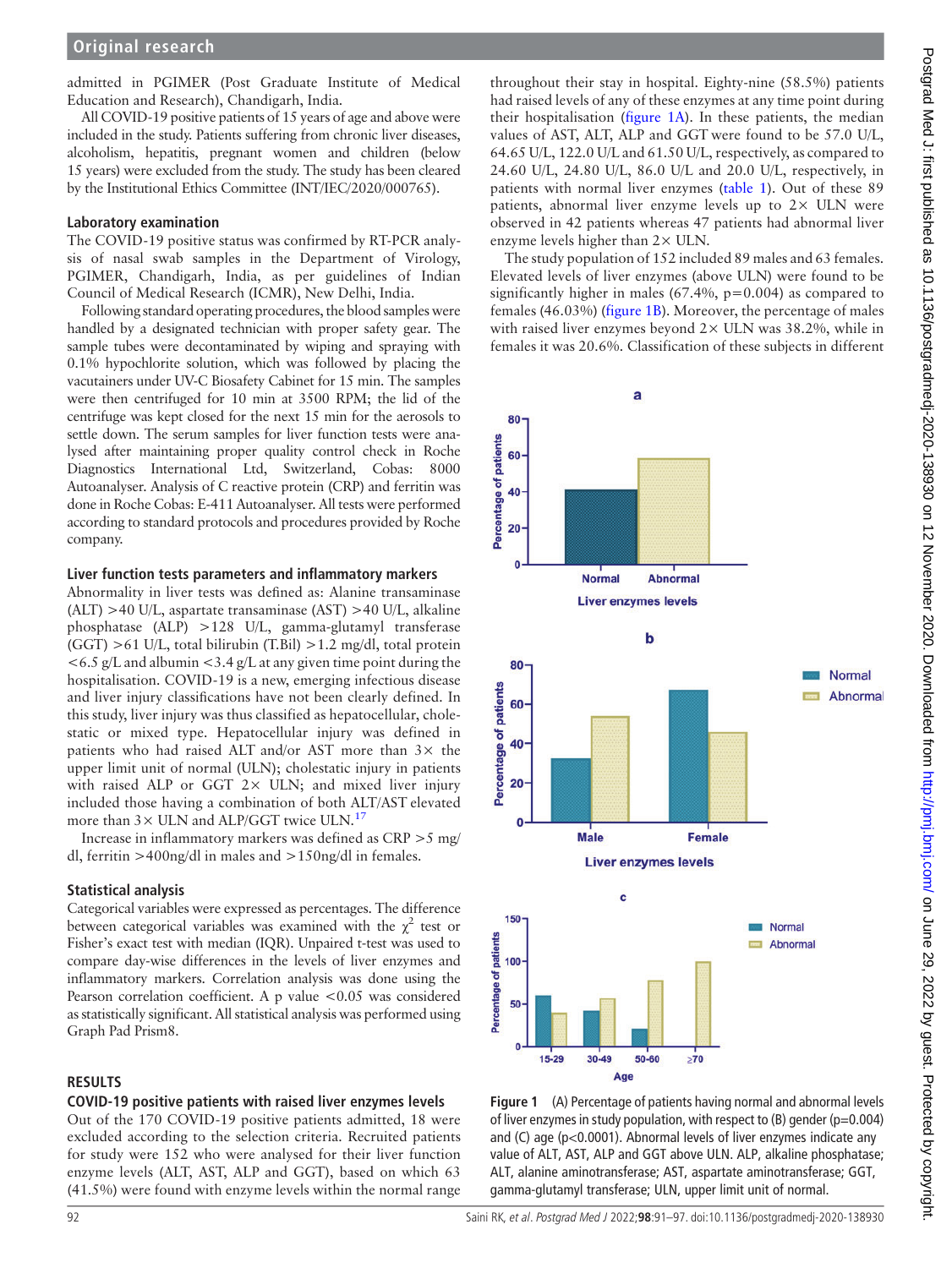Postgrad Med J: first published as 10.1136/postgradmedj-2020-138930 on 12 November 2020. Downloaded from http://pmj.bmj.com/ on June 29, 2022 by guest. Protected by copyright. Postgrad Med J: first published as 10.1136/postgradmedj-2020-138930 on 12 November 2020. Downloaded from http://pmj.com/ on June 29, 2022 by guest. Protected by copyright.

|            | <b>Table 1</b> Table showing the median values of liver function |
|------------|------------------------------------------------------------------|
| parameters |                                                                  |

| paraments                      |                                     |                                       |                                        |
|--------------------------------|-------------------------------------|---------------------------------------|----------------------------------------|
|                                | Range of normal<br>liver parameters | Range of abnormal<br>liver parameters | Range in patients<br>with liver injury |
|                                | Min-Max (Median)                    | Min-Max (Median)                      | Min-Max (Median)                       |
| <b>Total Protein</b><br>(q/dl) | $5.41 - 8.15(07.18)$                | $3.7 - 8.6(06.80)$                    | $3.7 - 7.9(06.40)$                     |
| Albumin(g/dl)                  | $1.9 - 3.4(04.27)$                  | 1.54-5.02 (03.80)                     | 1.58-4.96 (03.20)                      |
| T.Bil (mg/dl)                  | $0.11 - 1.5(00.52)$                 | $0.32 - 20.78(00.70)$                 | $0.43 - 20.78(00.82)$                  |
| AST (U/L)                      | 15-44 (24.60)                       | 19.8-2175 (57.00)                     | 19.8-2175 (95.00)                      |
| ALT (U/L)                      | $6.8 - 58.5(24.80)$                 | 13.2-854.4 (64.65)                    | 4.1-854.4 (127.70)                     |
| ALP (U/L)                      | 48-302 (86.00)                      | 13.7-323 (122.00)                     | 78-824 (142.00)                        |
| GGT (U/L)                      | 8-106 (20.00)                       | 11-566 (61.50)                        | 13-688 (101.50)                        |
|                                |                                     |                                       |                                        |

ALP, alkaline phosphatase; ALT, alanine aminotransferase; AST, aspartate aminotransferase; GGT, gamma-glutamyl transferase; T.Bil, total bilirubin.

age groups showed a direct correlation of abnormal liver enzyme levels with age as 40%, 57.9%, 78% and 100% of the COVID-19 patients falling in the age group 15–29, 30–49, 50–69 and  $\geq$ 70, respectively ( $p < 0.0001$ , figure 1C).

#### COVID-19 patients with liver injury

Out of the 89 patients with abnormally raised liver enzymes, liver injury was seen in 43 patients (48.31%). Hepatocellular injury (ALT and/or AST more than  $3 \times$  ULN) was seen in 23 (53.48%), whereas cholestatic (ALP or GGT 2× ULN) and mixed (combination of both) type of injury were seen in 12 (27.9%) and 8 (18.6%) patients, respectively (figure 2A). The median values of AST, ALT, ALP and GGT were found to be 95.0 U/L, 127.7 U/L, 142.0 U/L and 101.50 U/L in these patients (table 1). Of these 43 patients with liver injury, 31 were males and 12 were females. No significant difference was found in the incidence of liver injury in males and females (figure 2B). However, we found a significant effect of age on the prevalence of these injuries. Below age 50, more percentage of patients had hepatocellular and cholestatic liver injury whereas in 50 years and above patients, there was more occurrence of mixed type of liver injury (p<0.0001, figure 2C).

Out of the total recruited subjects, three died during the study. These dead patients displayed different liver profiles. In one to them, highly raised levels of AST ( $55 \times$  ULN) and ALT ( $21 \times$  ULN) were found, indicating hepatocellular injury. Only a mild rise in AST and ALT levels (up to  $2 \times$  ULN) was observed in another patient. The third dead patient displayed significantly elevated GGT (11 $\times$  ULN) and ALP (6 $\times$  ULN) levels, indicating more of cholestatic type of liver injury. Levels of CRP and ferritin were highly raised in all three patients. Incidentally, abnormal renal function was also detected in these patients (data not shown).

# Severity in COVID-19 patients in terms of intensive care unit (ICU) requirement

Severity in COVID-19 patients was assessed in terms of their ICU requirement during hospitalisation. Out of the 89 patients with raised liver enzymes, ICU care was required for 33 patients (37.07%), while in patients with normal liver enzymes only 21.15% required ICU care. ICU requirement was found to be more pronounced in patients with liver injury, where 23 out of 43  $(52.48\%)$  were admitted in ICU (p=0.0005, figure 3).

# Total proteins, albumin and total bilirubin

Levels of total proteins, albumin and total bilirubin were compared between patients with normal liver enzyme levels, abnormal liver enzyme levels and liver injury. Protein levels were found



Figure 2 (A) Patients with Hepatocellular, Cholestatic and Mixed type of liver injury, (B) percentage of these patients with respect to gender (p value ns) and (C) age ( $p<0.0001$ ).

to be significantly reduced in patients with abnormal liver enzymes with median value 6.80 g/L (table 1) and patients with liver injury, median value 6.40 g/L (table 1,  $p=0.003$ , figure 4A) as compared to patients with normal liver enzymes with median value 7.18 g/L (table 1). A similar decrease was also observed in the levels of albumin in patients with abnormal liver enzymes (median value  $3.80 \text{ g/L}$  (table 1)) and patients with liver injury ( $p$ <0.0001, figure 4B with median value 3.20 g/L, table 1) as compared to patients with normal liver enzymes having median value 4.27 g/L (table 1). Levels of total bilirubin were found to be significantly increased in patients with abnormal liver enzymes and in liver injury patients (p<0.0001, figure 4C), as compared to the patients with normal liver enzyme levels, with median values 0.70 mg/dl, 0.82 mg/dl and 0.52 mg/dl, respectively (table 1).

#### Serial changes in liver enzymes and inflammatory markers

Levels of liver enzymes and inflammatory markers (CRP and ferritin) were analysed on each day after the admission of patients. Considering day of admission as Day 1, no significant increase in the levels of AST, ALT, ALP, GGT, CRP and ferritin was observed in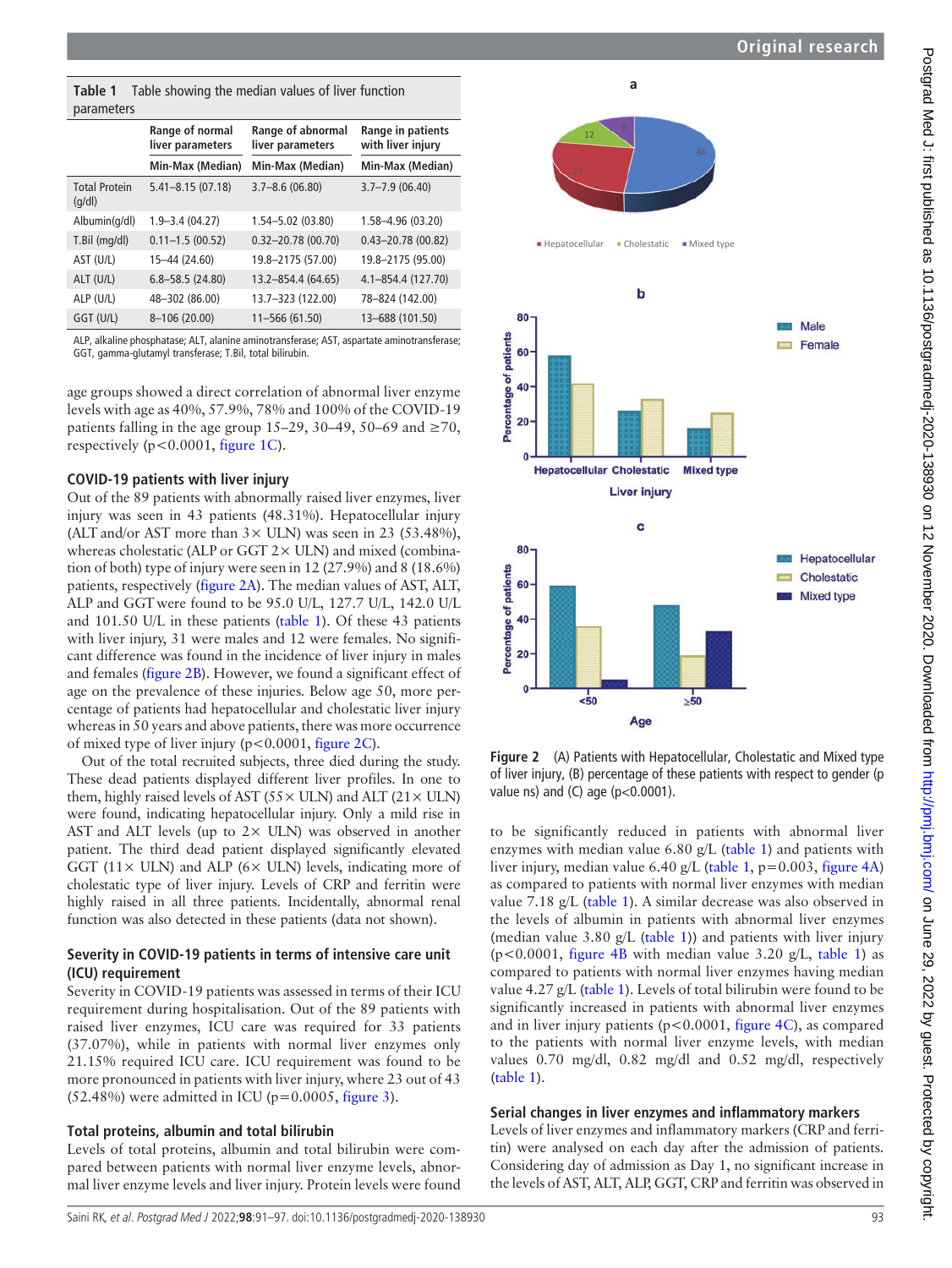

Figure 3 Figure showing the percentage of patients admitted in ICU in normal, abnormal and liver injury patients (p=0.0005). ICU, intensive care unit.

patients having normal liver function enzyme level (data not shown) throughout the study. In patients with raised liver enzyme levels, a significant increase in the levels of ALT ( $p=0.02$ ) and GGT  $(p=0.04)$  was found on 7th day (figure 5A,B). However, no significant increase in the levels of ALP and ASTwas observed at any of the days as compared to Day 1. In these patients, peaks of CRP (p<0.0001) and ferritin (p<0.0001) were observed on 2nd and 3rd day, respectively (figure 5C,D).

# Correlation between liver function tests parameters and inflammatory markers

The liver function test parameters were correlated with the inflammatory markers using Pearson coefficient (r) and p values. A positive correlation was found between the levels of CRP with AST, ALT, GGT, total protein and albumin in the patients with raised liver enzymes. Similarly, a positive correlation was found between ferritin with AST, ALT, ALP, GGT, total protein and total bilirubin. In patients with normal liver enzymes, no correlation was found between the inflammatory markers and liver function test parameters except for ferritin with GGT and ALP (table 2).

# **DISCUSSION**

The present study was retrospectively carried out in 170 COVID-19 positive patients admitted to Nehru Hospital Extension, PGIMER, Chandigarh, India. Following the selection criteria, 18 patients were excluded from the study. Patients included in the study were 152, out of which majority of the patients, that is, 89 (58.5%), had raised liver enzyme levels as compared to 63 (41.5%) with normal liver enzyme levels. This suggests the presence of liver damage in patients with coronavirus infection. Earlier studies have reported similar findings, suggesting liver damage may be directly caused by the viral infection.<sup>19</sup> Few studies have indicated that ACE2 is the key receptor for the entry of SARS-CoV-2 into the cells<sup>20 21</sup> and the direct binding of SARS-CoV-2 to ACE2 receptors in cholangiocytes might result in the liver damage. $<sup>2</sup>$ </sup>

We observed noticeable elevated liver enzyme levels in males (67.4%) as compared to females (46.03%). This higher predisposition could be attributed to the higher expression of ACE2 receptors in males, as reported from a study in Wuhan.<sup>23</sup> <sup>24</sup> Moreover, there was a direct positive correlation of abnormal liver enzyme levels with increasing age  $(p<0.0001)$ , which is consistent with a previous report. $^{25}$ 







Figure 4 Figure showing the levels of (A) total protein, (B) albumin and (C) T.Bil in normal, abnormal and liver injury patients. T.Bil, total bilirubin.

Notably, approximately half of the patients with raised liver enzyme levels (43 out of 89 patients) were found to have occurrence of some liver injury (AST and/or ALT >3×, ULN and/or ALP and/or GGT  $>2\times$  ULN), which was again more prevalent in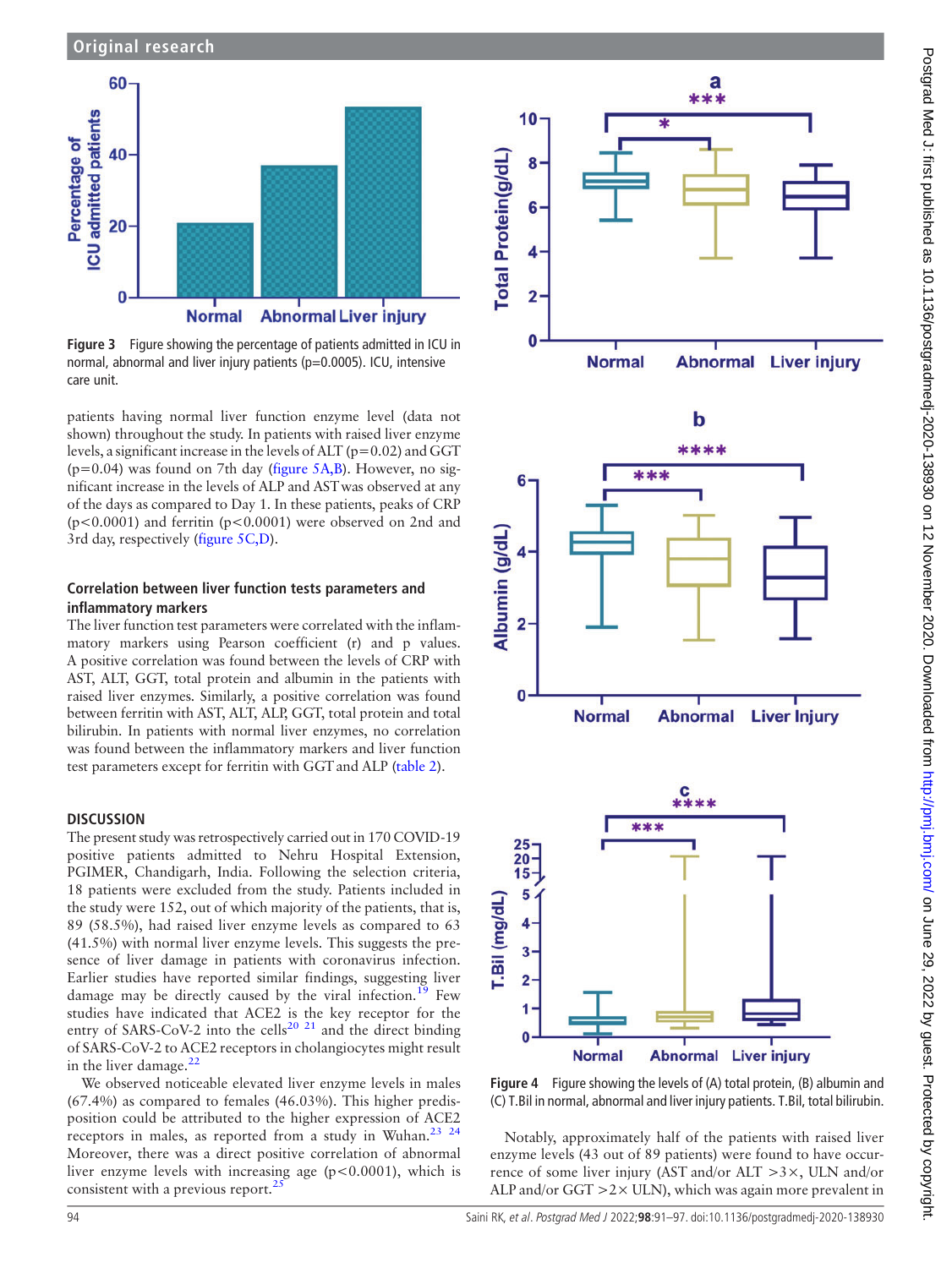



2000-\*\*\*\*

1500

1000

500

 $\Omega$ 

 $\overline{2}$  $\overline{3}$ 

1

 $\overline{5}$  $\ddot{\bf{6}}$   $\overline{7}$ 8

Days

9 10111213141516

 $\overline{\mathbf{4}}$ 

d



Figure 5 Serial study of the levels of liver enzymes. (A) ALT, (B) GGT and inflammatory markers, (C) CRP and (D) Ferritin in patients with abnormal liver enzyme levels. ALT, alanine aminotransferase; CRP, C reactive protein; GGT, gamma-glutamyl transferase.

|                        |           | <b>Patients with normal</b><br>liver enzyme levels |          | <b>Patients with abnormal</b><br>liver enzyme levels |  |
|------------------------|-----------|----------------------------------------------------|----------|------------------------------------------------------|--|
|                        | r         | P                                                  | r        | P                                                    |  |
| CRP vs.                |           |                                                    |          |                                                      |  |
| AST                    | $-0.01$   | ns                                                 | 0.323    | 0.0022                                               |  |
| <b>ALT</b>             | $-0.07$   | <b>ns</b>                                          | 0.346    | 0.0010                                               |  |
| GGT                    | 0.10      | ns                                                 | 0.444    | < 0.0001                                             |  |
| <b>ALP</b>             | 0.16      | ns                                                 | 0.186    | ns                                                   |  |
| Total protein          | $-0.065$  | ns                                                 | $-0.299$ | < 0.005                                              |  |
| Albumin                | $-0.1451$ | ns                                                 | $-0.523$ | < 0.0001                                             |  |
| <b>Total Bilirubin</b> | 0.0103    | ns                                                 | 0.0235   | ns                                                   |  |
| Ferritin vs.           |           |                                                    |          |                                                      |  |
| AST                    | $-0.12$   | ns                                                 | 0.39     | 0.0002                                               |  |
| <b>ALT</b>             | $-0.2$    | ns                                                 | 0.43     | < 0.001                                              |  |
| GGT                    | 0.32      | 0.01                                               | 0.56     | < 0.001                                              |  |
| <b>ALP</b>             | 0.43      | 0.0004                                             | 0.31     | < 0.003                                              |  |
| Total protein          | $-0.0097$ | ns                                                 | $-0.42$  | < 0.0001                                             |  |
| Albumin                | 0.086     | ns                                                 | 0.07     | ns                                                   |  |
| <b>Total Bilirubin</b> | 0.027     | ns                                                 | $-0.04$  | 0.0068                                               |  |

ALP, alkaline phosphatase; ALT, alanine aminotransferase; AST, aspartate aminotransferase; CRP, C reactive protein; GGT, gamma-glutamyl transferase.

male as compared to female. In patients with liver injury, hepatocellular injury was seen in 53.5%, followed by cholestatic in 28% and mixed (combination of both) in 18.5% patients. Patients above the age of 50 years had more of mixed type of liver injury as compared to those below 50 years ( $p < 0.0001$ ), substantiating the reports that disease severity is more pronounced in elderly patients.

ICU requirement during hospitalisation was assessed to determine the severity of disease in COVID-positive patients. In patients with normal liver enzymes, only 21.15% required ICU admission, 37.07% in patients with raised liver enzymes, while maximum requirement of 52.48% was observed in patients with liver injury. This observation indicates severe manifestations of SARS-CoV2 infection in patients with liver injury, thereby requiring ICU care. There are studies reporting similar findings that patients in intensive care units and critical states are more likely to have their liver biochemical markers deranged denoting the severity of infection.<sup>25</sup>

Patients with abnormal liver enzyme levels and liver injury had significantly decreased values of albumin and total proteins  $(p<0.0001)$  as compared to patients with normal liver enzyme levels. This could be attributed, possibly to the poor nutritional intake and the role of 'cytokine storm' with the release of major acute-phase cytokines, in downregulating the albumin synthesis in liver, after the onset of COVID-19.<sup>26</sup> Total bilirubin was found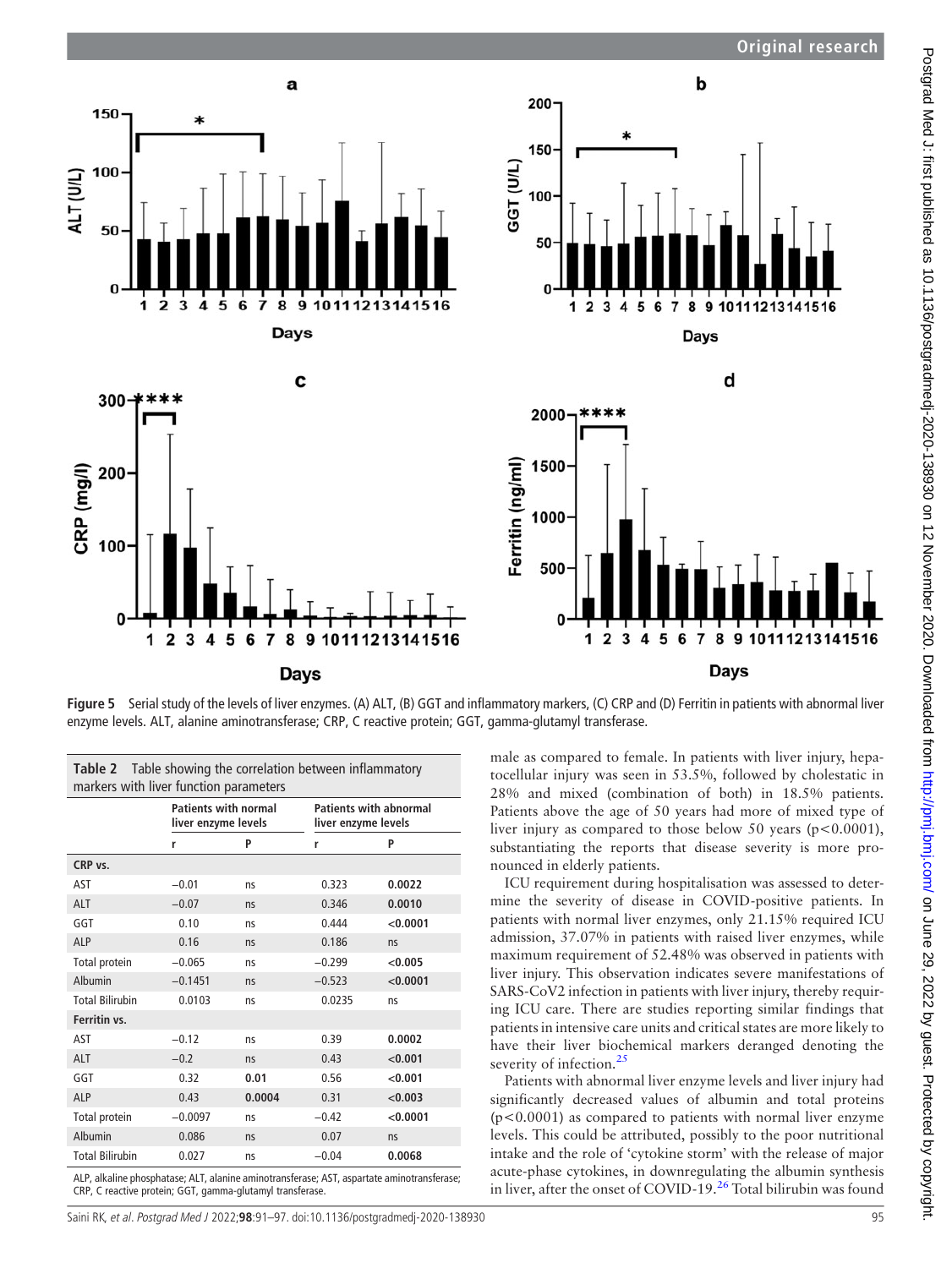to be significantly increased  $(p<0.0001)$  in patients with abnormal liver enzyme levels and liver injury as compared to patients with normal liver enzyme levels. A recent study in a pooled analysis showed that bilirubin levels were significantly increased in patients with mild and severe COVID-19 which corroborates our results.<sup>2</sup>

Many studies have reported mild, transient and clinically nonsignificant liver dysregulation which displayed minimal impact on COVID-19 outcomes.<sup>28</sup> However, patients with hepatocellular type or mixed type liver injury at the time of admission were at a higher risk of developing severe disease during hospitalisation<sup>29</sup> which was also observed in our study.

On analysis of serial changes in the levels of liver enzymes and inflammatory markers, in patients with abnormal liver enzyme levels, peaks of ALT and GGT were observed on 7th day whereas CRP and ferritin were raised to maximum levels on 2nd and 3rd day, respectively, indicating that the rise in levels of inflammatory markers preceded the rise in liver enzyme levels. As liver function tests are routine investigations carried out at the time of admission, liver function test abnormalities could, therefore, be used as a predictor for the severity of the disease. Significant increase in levels of CRP and ferritin is indicative of immune-mediated damage to the liver as a result of the severe inflammatory response following COVID-19 infection.<sup>14</sup> This is with accordance with another study that showed that the inflammatory biomarkers including CRP, LDH, serum ferritin, D-dimer, IL-2 and IL-6 are significantly elevated in patients with severe COVID-19.<sup>30</sup>

A positive correlation was observed between the inflammatory indices CRP, ferritin with liver function parameters in patients with abnormal liver enzyme levels indicating potential virus replication induced immune response. In patients with severe pneumonia, elevated levels of transaminase are known to be associated with inflammatory cytokines. $31$  Altered inflammatory cytokine expression profile was likewise seen during SARS-CoV and MERS-CoV infections that were concomitant with disease severity and poor prognosis.<sup>32</sup> There are plausible parallels between the SARS-CoV2 and SARS-CoV outbreaks as evidenced in the autopsy analysis of patients who died of severe acute respiratory syndrome of SARS-CoV, with the liver affected by fatty degeneration and central lobular necrosis.<sup>33</sup> It can thus be inferred that SARS-CoV-2 may also affect the human liver.

This study has a few limitations. First, it is a retrospective study carried out using the data collected from a single centre with lack of complete records of patients' history. Second, the medication history of the patients was not available. Third, we examined only the association between COVID-19 and abnormal liver function, therefore, could not highlight the exclusive role of liver damage resulting in casualties. Although three patients who died during this study had highly raised liver enzyme levels, their renal function tests were also highly elevated. Therefore, further studies are required to explore the mechanisms of COVID-induced liver injury.

In conclusion, abnormal liver profile is present in COVID-19 patients. SARS-CoV-2 may possibly cause liver damage. Abnormal liver function is associated with elevated levels of inflammatory markers. Elderly and male patients with abnormal liver function were at higher risk of developing severe disease. These findings may help to elucidate the role of liver function tests on COVID-19 prognosis and provide a scope for improvement in the clinical treatment of patients during this current pandemic.

# Main messages

- ► Out of the 152 COVID-19 positive patients, 89 (58.5%) had abnormal liver tests, out of which 43 (48.31%) had liver injury during hospitalisation.
- ► Severity in terms of ICU requirement was more pronounced in patients with raised liver enzymes and liver injury where 37.07% and 52.48% were admitted in ICU, respectively, as compared to 21.15% in patients with normal liver enzymes.
- ► Raised liver function parameters were predominantly observed in males and elderly patients.
- Elderly patients had preponderance towards severe liver injury.
- Peaks of inflammatory markers preceded the peaks of liver function enzymes.
- ► A significant positive correlation was observed between liver function parameters and inflammatory markers.

#### Current research questions

- ► Does COVID-19 liver involvement play a causal role in disease pathogenesis?
- Whether patients with pre-existing liver disease are more susceptible to COVID-19?
- ► Is COVID-19-induced liver injury reversible?

# What is already known on the subject

- ► Severe inflammatory response following COVID-19 infection results in organ immune-mediated damage.
- ► Besides other organs, ACE-2 is also known to be abundantly expressed in biliary epithelial cells of the liver and SARS-CoV-2 binds to target cells through these receptors therefore making liver a potential target for direct infection.

Acknowledgements We would like to acknowledge the contribution of Mohana Kumari, Dev Kumar, Mr Manish, Mr Ravjit and all technical staff of Biochemistry Department, PGIMER, Chandigarh, India.

Contributors DZ, RKS and NS performed the data and statistical analysis and manuscript writing. SR, IV, JK and SS contributed in supervision, accuracy and editing of the manuscript. VS, PM and SS contributed to the clinical data acquisition and expertise for carrying out the study.

Funding The authors have not declared a specific grant for this research from any funding agency in the public, commercial or not-for-profit sectors.

Competing interests None declared.

Patient consent for publication Not required.

Ethics approval Institutional Ethics Review Board Reference No: NK/6384/Study/23.

Provenance and peer review Not commissioned; externally peer reviewed.

Data availability statement All data relevant to the study are included in the article.

This article is made freely available for use in accordance with BMJ's website terms and conditions for the duration of the COVID-19 pandemic or until otherwise determined by BMJ. You may use, download and print the article for any lawful, noncommercial purpose (including text and data mining) provided that all copyright notices and trade marks are retained.

#### ORCID iDs

Shiv Lal Soni <http://orcid.org/0000-0002-8334-1868> Pankaj Malhotra <http://orcid.org/0000-0002-9375-3102> Indu Verma <http://orcid.org/0000-0003-4489-0335> Deepy Zohmangaihi <http://orcid.org/0000-0002-5054-4001>